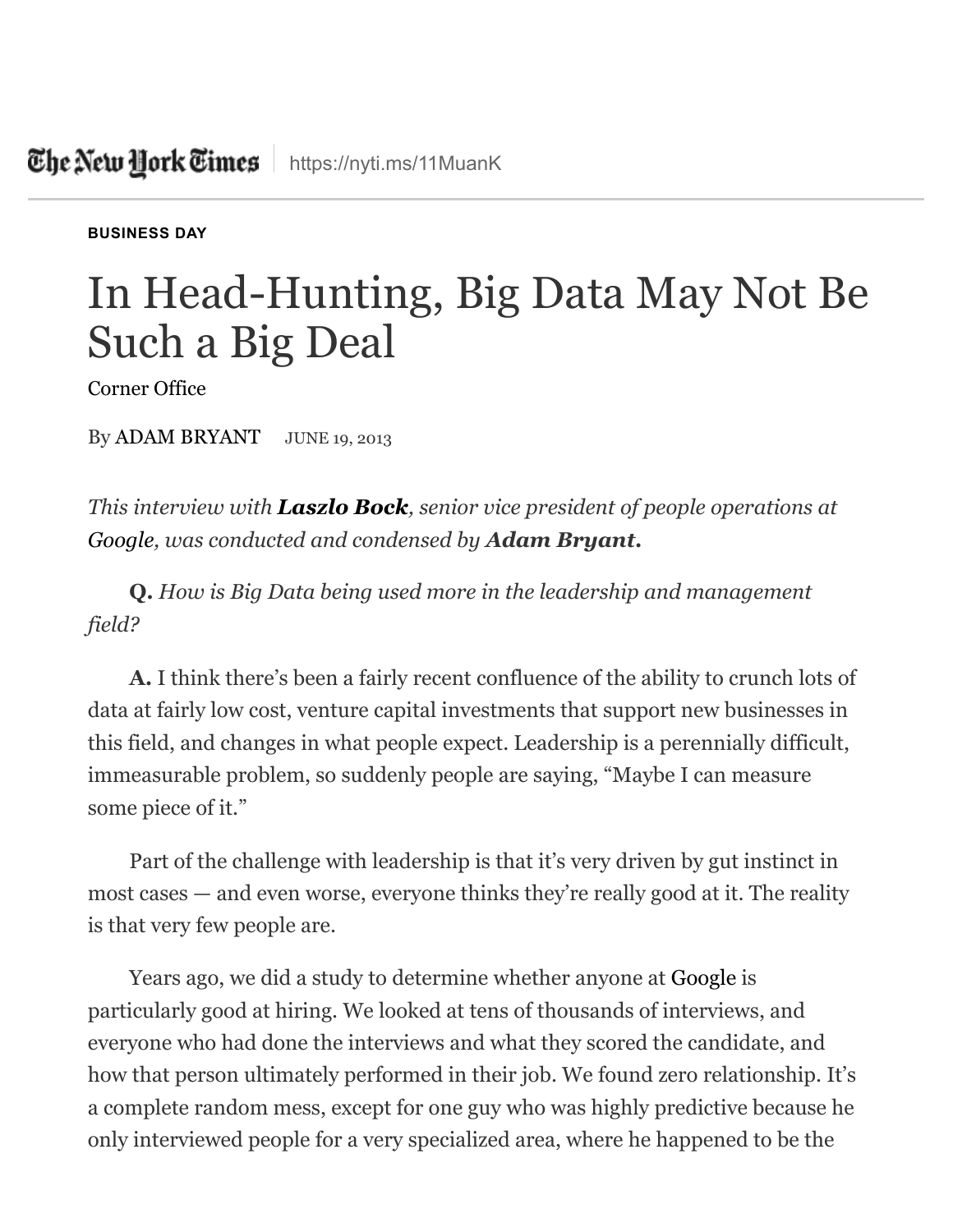world's leading expert.

## **Q.** *What else has Google done in this field?*

**A.** I have to preface the answer by saying that when we look at any data related to our people, we treat the data with great respect. Typically, we give people an option to participate in anything either confidentially or anonymously. The lesson for anyone looking at this space is that you need to construct this really powerful tent of trust in the people gathering the data and how they use it.

We've done some interesting things to figure out how many job candidates we should be interviewing for each position, who are better interviewers than others and what kind of attributes tend to predict success at Google. On the leadership side, we're looking at what makes people successful leaders and how can we cultivate that.

We're also observing people working together in different groups and have found that the average team size of any group at Google is about six people. So we're trying to figure out which teams perform well and which don't. Is it because of the type of people? Is it because of the number of people? Is it because of how they work together? Is there something in the dynamic? We don't know what we're going to discover.

# **Q.** *Other insights from the studies you've already done?*

**A.** On the hiring side, we found that brainteasers are a complete waste of time. How many golf balls can you fit into an airplane? How many gas stations in Manhattan? A complete waste of time. They don't predict anything. They serve primarily to make the interviewer feel smart.

Instead, what works well are structured behavioral interviews, where you have a consistent rubric for how you assess people, rather than having each interviewer just make stuff up.

Behavioral interviewing also works — where you're not giving someone a hypothetical, but you're starting with a question like, "Give me an example of a time when you solved an analytically difficult problem." The interesting thing about the behavioral interview is that when you ask somebody to speak to their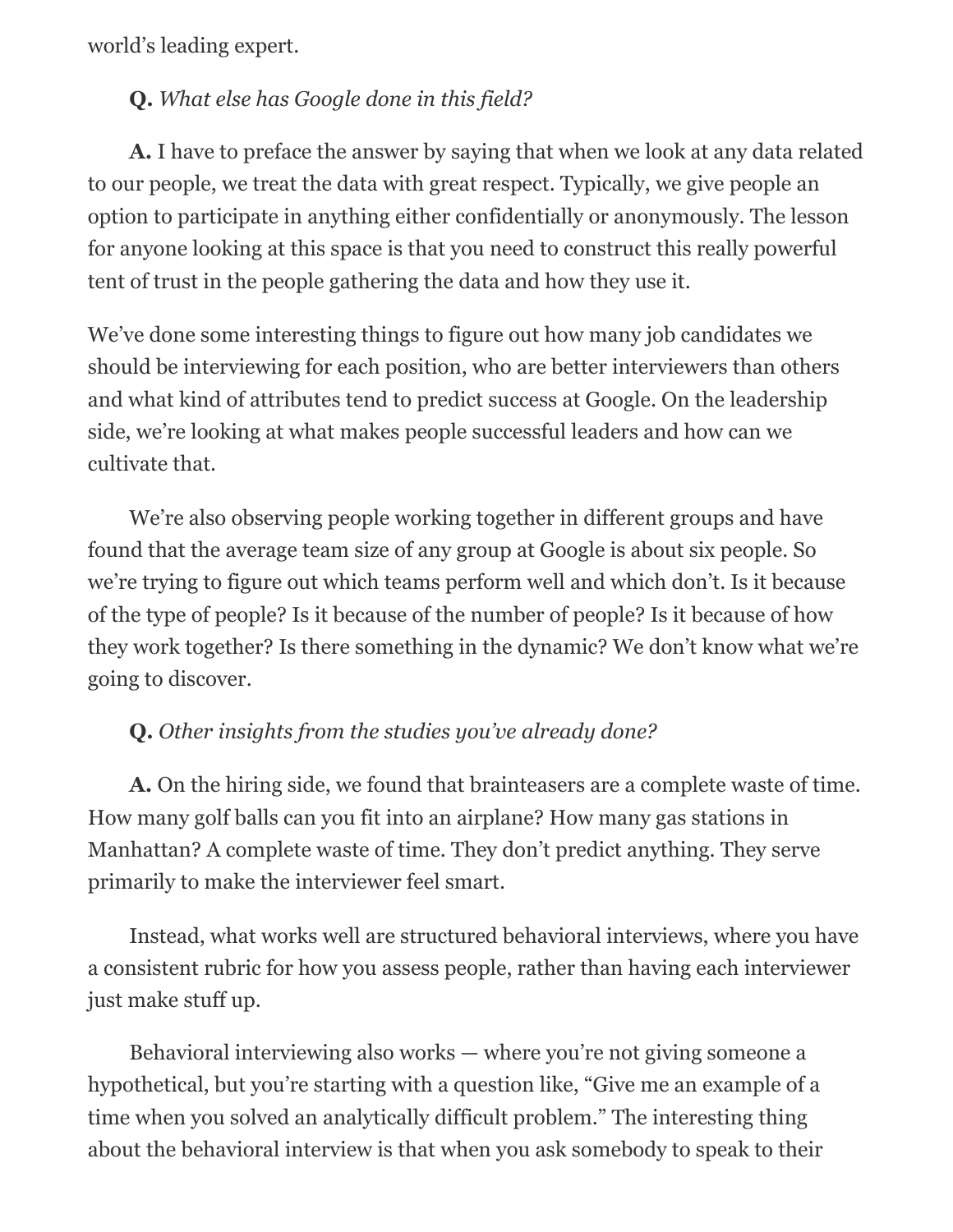own experience, and you drill into that, you get two kinds of information. One is you get to see how they actually interacted in a real-world situation, and the valuable "meta" information you get about the candidate is a sense of what they consider to be difficult.

On the leadership side, we've found that leadership is a more ambiguous and amorphous set of characteristics than the work we did on the attributes of good management, which are more of a checklist and actionable.

We found that, for leaders, it's important that people know you are consistent and fair in how you think about making decisions and that there's an element of predictability. If a leader is consistent, people on their teams experience tremendous freedom, because then they know that within certain parameters, they can do whatever they want. If your manager is all over the place, you're never going to know what you can do, and you're going to experience it as very restrictive.

#### **Q.** *Other examples?*

**A.** Twice a year, anybody who has a manager is surveyed on the manager's qualities. We call it an upward feedback survey. We collect data for everyone in the company who's a manager on how well they're doing on anywhere between 12 and 18 different factors. We then share that with the manager, and we track improvement across the whole company. Over the last three years, we've significantly improved the quality of people management at Google, measured by how happy people are with their managers.

We've actually made it harder to be a bad manager. If you go back to somebody and say, "Look, you're an eighth-percentile people manager at Google. This is what people say." They might say, "Well, you know, I'm actually better than that." And then I'll say, "That's how you feel. But these are the facts that people are reporting about how they experience you."

You don't actually have to do that much more. Because for most people, just knowing that information causes them to change their conduct. One of the applications of Big Data is giving people the facts, and getting them to understand that their own decision-making is not perfect. And that in itself causes them to change their behavior.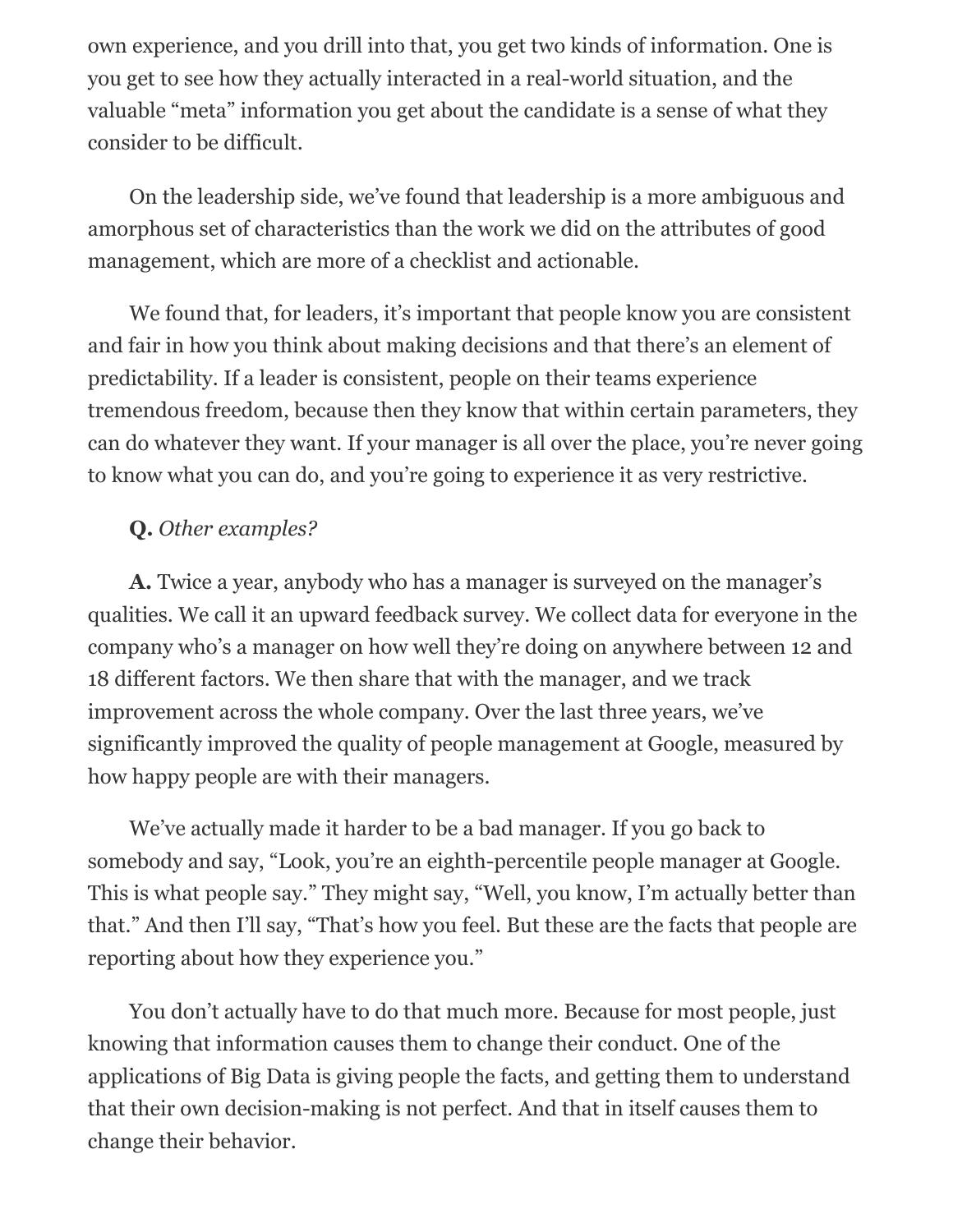#### **Q.** *What are some things that the managers are ranked on?*

**A.** Some of them are very straightforward — the manager treats me with respect, the manager gives me clear goals, the manager shares information, the manager treats the entire team fairly. These are fundamental things that turn out to be really important in making people feel excited and happy and wanting to go the extra mile for you.

## **Q.** *Other insights from the data you've gathered about Google employees?*

**A.** One of the things we've seen from all our data crunching is that G.P.A.'s are worthless as a criteria for hiring, and test scores are worthless — no correlation at all except for brand-new college grads, where there's a slight correlation. Google famously used to ask everyone for a transcript and G.P.A.'s and test scores, but we don't anymore, unless you're just a few years out of school. We found that they don't predict anything.

What's interesting is the proportion of people without any college education at Google has increased over time as well. So we have teams where you have 14 percent of the team made up of people who've never gone to college.

### **Q.** *Can you elaborate a bit more on the lack of correlation?*

**A.** After two or three years, your ability to perform at Google is completely unrelated to how you performed when you were in school, because the skills you required in college are very different. You're also fundamentally a different person. You learn and grow, you think about things differently.

Another reason is that I think academic environments are artificial environments. People who succeed there are sort of finely trained, they're conditioned to succeed in that environment. One of my own frustrations when I was in college and grad school is that you knew the professor was looking for a specific answer. You could figure that out, but it's much more interesting to solve problems where there isn't an obvious answer. You want people who like figuring out stuff where there is no obvious answer.

**Q.** *Any crystal-ball thoughts about how Big Data will be used in the future?*